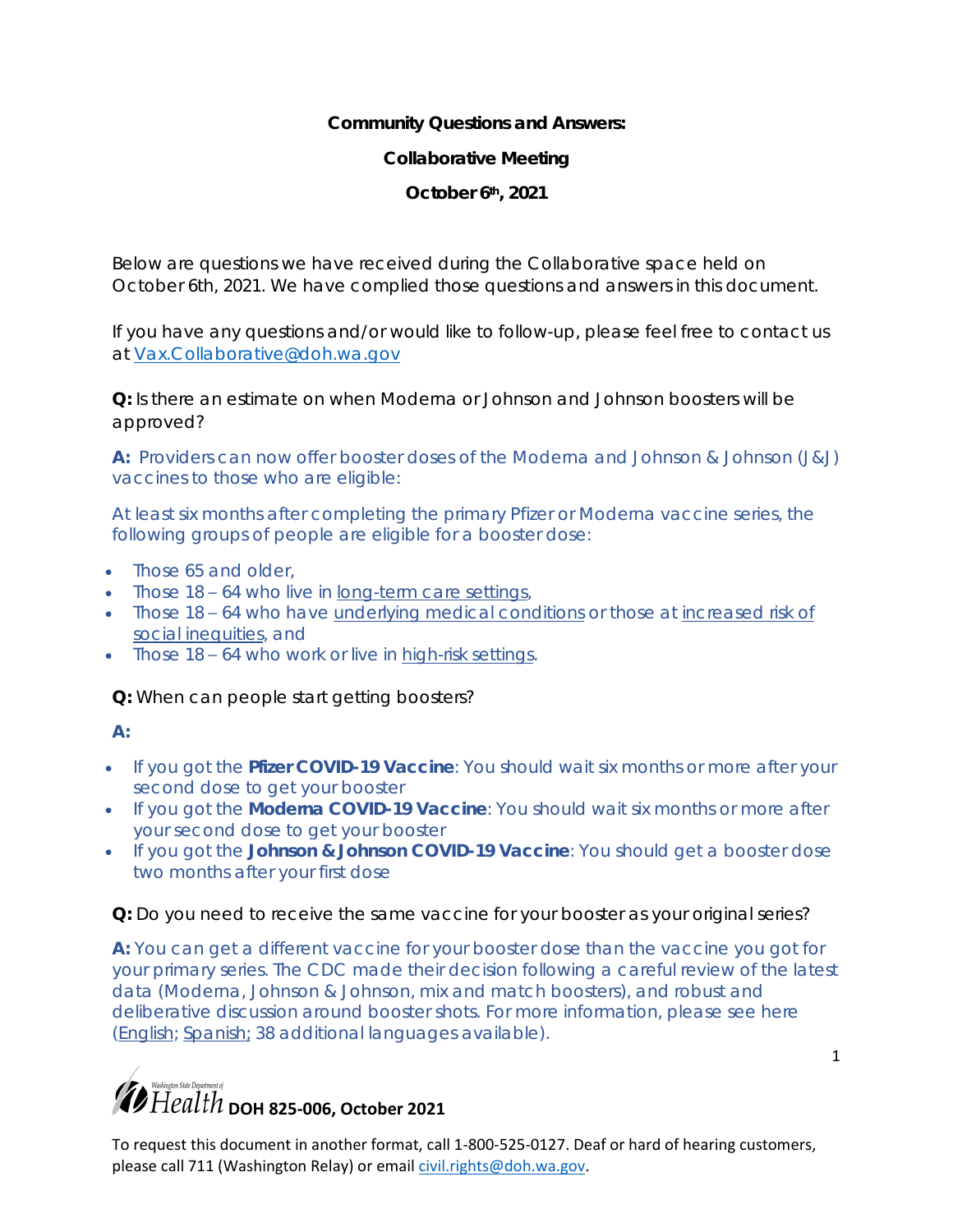**Q:** What is the data on boosters already administered in WA?

**A:** As of October 22nd, more than 345,000 additional doses (which is a combination of booster and third [doses\)](https://www.doh.wa.gov/Newsroom/Articles/ID/2896/Third-dose-of-COVID-19-vaccine-recommended-for-certain-immunocompromised-individuals) have been given out across the state.

**Q:** How many vaccines doses were allocated to tribal communities and the Indian Health Services communities?

**A:** We follow a formal government-to-government process between Department of Health and Federally Recognized Indian Tribal governments. During the initial vaccine rollout, tribal nations and Indian health programs chose to receive direct allocation from the department or Indian Health Services. Currently, two-thirds of tribal governments partner with DOH and receive 5% of weekly vaccine supply.

**Q:** Is there a definition for underlying medical conditions?

**A:** People of any age with the conditions listed below are more likely to get severely ill from COVID-19. Please see additional details [here:](https://www.cdc.gov/coronavirus/2019-ncov/need-extra-precautions/people-with-medical-conditions.html)

- Cancer
- **•** Chronic kidney disease
- Chronic liver disease
- Chronic lung diseases
- Dementia or other neurological conditions
- Diabetes (type 1 or 2)
- Down syndrome
- Heart conditions:
- HIV infection
- Immunocompromised state
- Mental health conditions
- Overweight and obesity
- Pregnancy
- Sickle cell disease or thalassemia
- Smoking (current or former)
- Solid organ or blood stem cell transplant
- Stroke or cerebrovascular disease
- Substance use disorders
- **•** Tuberculosis

Other medical conditions determined by a medical provider



To request this document in another format, call 1-800-525-0127. Deaf or hard of hearing customers, please call 711 (Washington Relay) or email [civil.rights@doh.wa.gov](mailto:civil.rights@doh.wa.gov). 

2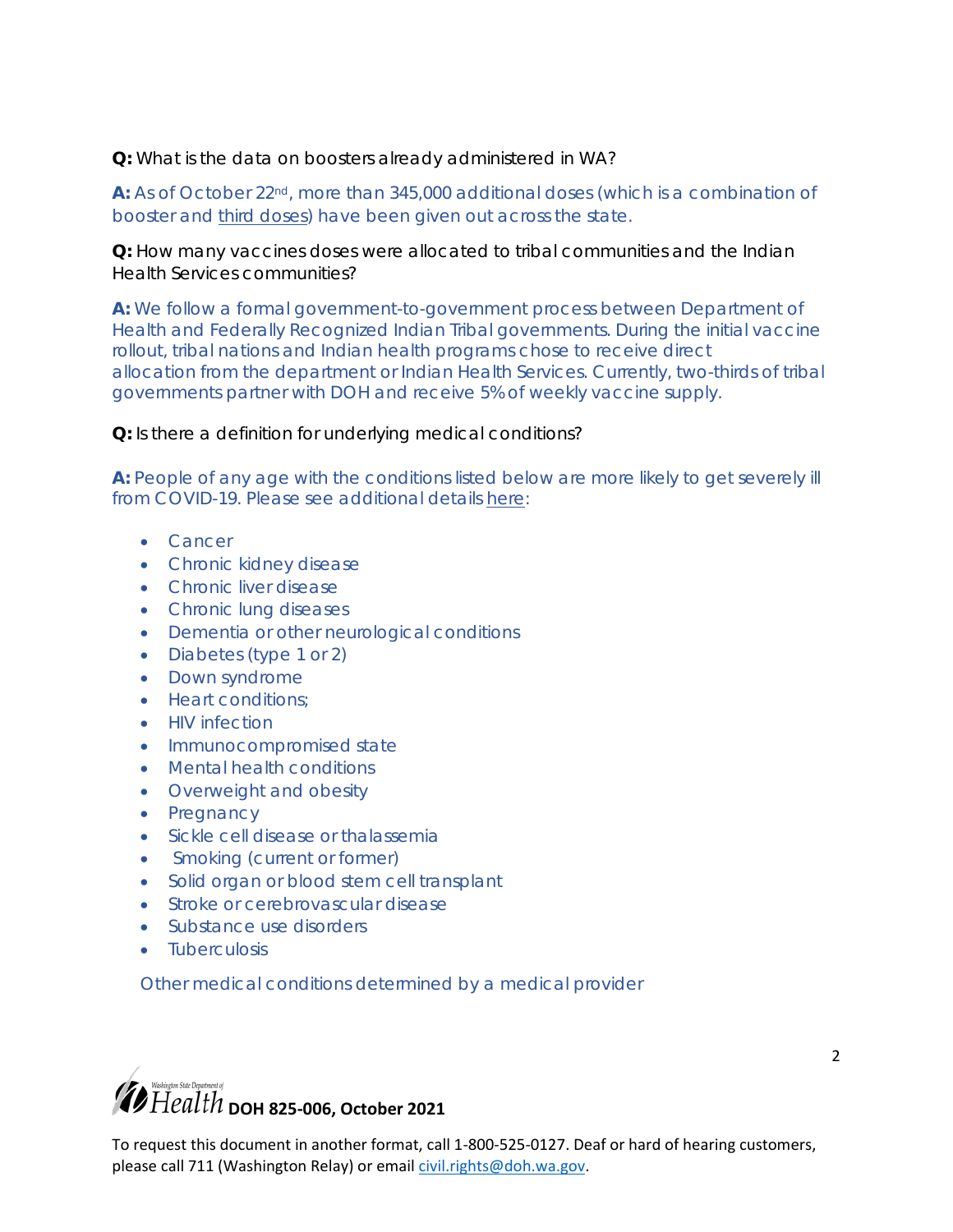CDC completed an [evidence review process](https://www.cdc.gov/coronavirus/2019-ncov/science/science-briefs/underlying-evidence-table.html) for each medical condition on this list to ensure they met criteria for inclusion on this list. CDC conducts ongoing reviews of additional underlying conditions and some of these conditions might have enough evidence to be added to the list. As we are learning more about COVID-19 every day, this list **does not** include all medical conditions that place a person at higher risk of severe illness from COVID-19. Rare medical conditions, including many conditions that primarily affect children, may not be included below. The list will be updated as the science evolves. A person with a condition that is not listed may still be at greater risk of severe illness from COVID-19 than people of similar age who do not have the condition and **should talk with their healthcare provider**.

**Q:** Can you get a COVID-19 booster shot the same time as the flu vaccine?

**A:** Yes! **You can get a COVID-19 vaccine and any other vaccines, including a** [flu](https://www.cdc.gov/flu/season/faq-flu-season-2021-2022.htm#Getting-a-Flu-Vaccine-During-the-COVID-19-Pandemic)  [vaccine](https://www.cdc.gov/flu/season/faq-flu-season-2021-2022.htm#Getting-a-Flu-Vaccine-During-the-COVID-19-Pandemic)**, at the same visit.** Experience with other vaccines has shown that the way our bodies develop protection, known as an immune response, after getting vaccinated and possible side effects of vaccines are generally the same when given alone or with other vaccines. Learn more about [the timing of other vaccines.](https://www.cdc.gov/vaccines/covid-19/info-by-product/clinical-considerations.html#Coadministration)

**Q:** Is there more information on why boosters are needed?

**A:** Booster doses will help provide continued protection against severe disease for populations at high risk for severe COVID-19. This is especially important with the rise of the delta variant and cases of COVID-19 increasing across the United States.

The COVID-19 vaccines authorized or approved in the United States are still very effective at reducing the risk of severe disease, hospitalization, and death from COVID-19, even against the delta variant. Still, the current vaccines may be associated with a drop in protection over time. Booster vaccines will increase vaccine-induced protection against COVID-19 and help immunity last longer.

**Q:** What is the difference between a booster shot and an additional shot?

**A:** An **additional dose** is for people with moderately to severely compromised immune systems. This additional dose of an mRNA-COVID-19 vaccine is intended to improve [immunocompromised](https://www.cdc.gov/coronavirus/2019-ncov/vaccines/recommendations/immuno.html) people's response to their initial vaccine series. A **booster dose** is for people who have completed their vaccine series and protection against the virus has decreased over time.

**Q:** Can you clarify the difference between people who should vs. who may receive their booster vaccine?

| Who should get the booster dose? | Who may consider booster dose?<br>*People in these groups may consider |
|----------------------------------|------------------------------------------------------------------------|

3

# $\hat{\mathcal{B}}$  Health <sub>DOH</sub> 825-006, October 2021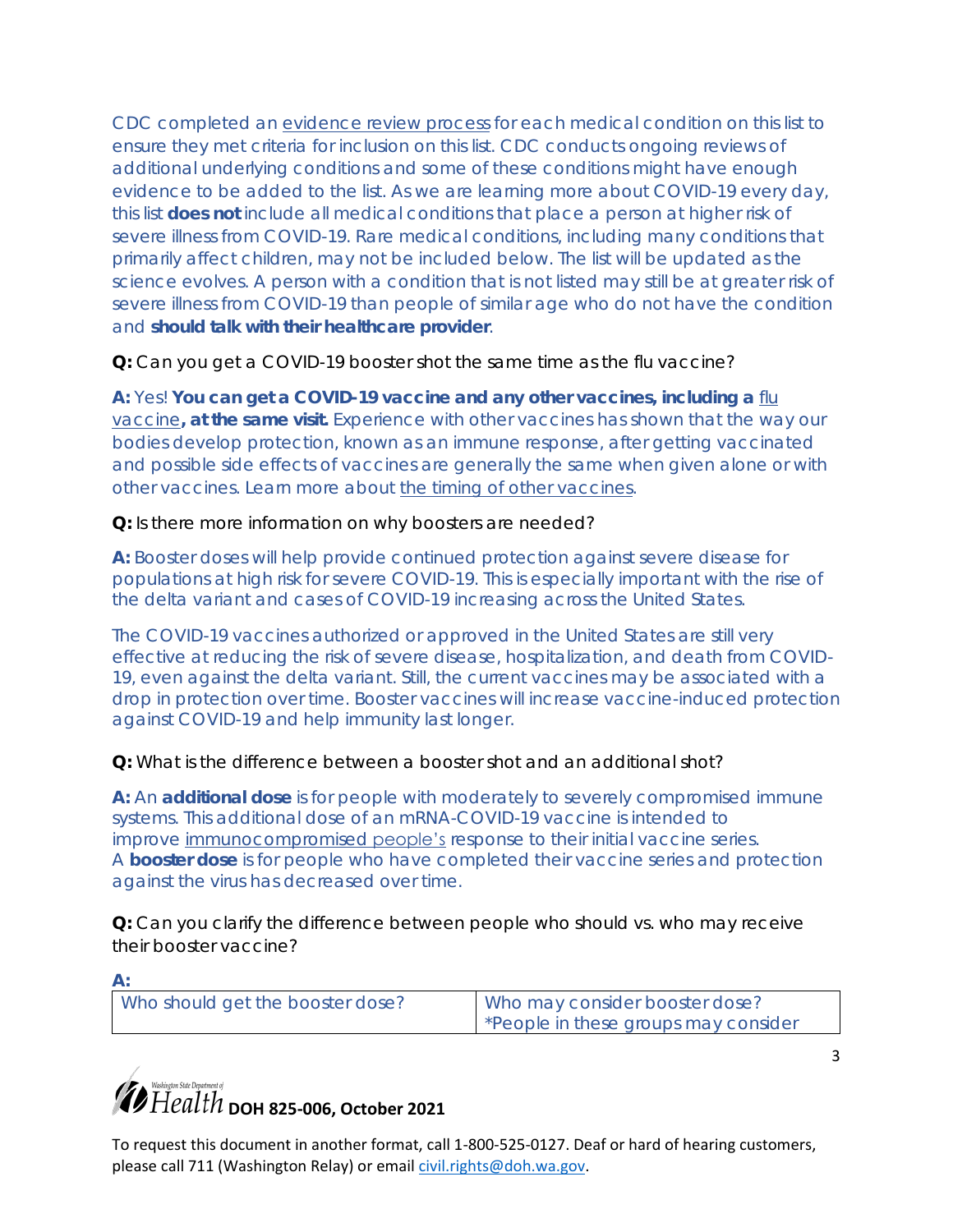|                                                                                                                                                                                                                                                                                                                                                                                                                                                                                                                                                                                                                                                                                                                                | booster dose depending on their<br>personal risk and situation                                                                                                                                                                                                                                                                                         |
|--------------------------------------------------------------------------------------------------------------------------------------------------------------------------------------------------------------------------------------------------------------------------------------------------------------------------------------------------------------------------------------------------------------------------------------------------------------------------------------------------------------------------------------------------------------------------------------------------------------------------------------------------------------------------------------------------------------------------------|--------------------------------------------------------------------------------------------------------------------------------------------------------------------------------------------------------------------------------------------------------------------------------------------------------------------------------------------------------|
| People 18 years and older who<br>$\bullet$<br>received the Johnson & Johnson<br>COVID-19 vaccine for their primary<br>series should get a booster shot at<br>least two months after their last<br>dose.<br>People who received the Pfizer-<br><b>BioNTech or Moderna COVID-19</b><br>vaccine for their primary series and<br>are in the following<br>groups should get a booster shot<br>at least 6 months after completing<br>the primary series (first 2 doses):<br>People 65 years and older<br>$\circ$<br>Adults 18 years and older<br>$\circ$<br>living in long-term care<br>settings<br>People aged 50 to 64 with<br>$\circ$<br>underlying medical<br>conditions or who are at<br>increased risk of social<br>inequities | People 18 to 49 who are at high<br>$\bullet$<br>risk for severe COVID-19 due to<br>certain underlying medical<br>conditions or who are at increased<br>risk of social inequities<br>People aged 18-64 years who are<br>$\bullet$<br>at increased risk for COVID-19<br>exposure and transmission<br>because of occupational or<br>institutional setting |

**Q:** Would people getting sick with COVID-19 after getting the vaccine be in the category of high risk for them to get the booster?

**A:** Great question! CDC recommends certain people (outlined above) receive booster shots at this time. Additional populations may be recommended to receive a booster shot as more data become available. The [COVID-19 vaccines approved and](https://www.cdc.gov/coronavirus/2019-ncov/vaccines/different-vaccines.html)  [authorized in the United States](https://www.cdc.gov/coronavirus/2019-ncov/vaccines/different-vaccines.html) continue to be [effective](https://www.cdc.gov/coronavirus/2019-ncov/vaccines/effectiveness/work.html) at reducing risk of severe disease, hospitalization, and death. Experts are looking at all available data to understand how well the vaccines are working for different populations. This includes looking at how new variants, like Delta, affect vaccine effectiveness.

#### **Q:** Why are we seeing so many breakthrough cases of COVID-19?

**A:** COVID-19 vaccine breakthrough cases are uncommon because all COVID-19 vaccines currently being used in the United States are highly effective. However, since none of the vaccines are 100% effective, we expect to see some vaccine breakthrough. Millions of people in the United States are getting vaccinated, and a

4

## $\hat{\mathcal{D}}$  Health <sub>DOH</sub> 825-006, October 2021